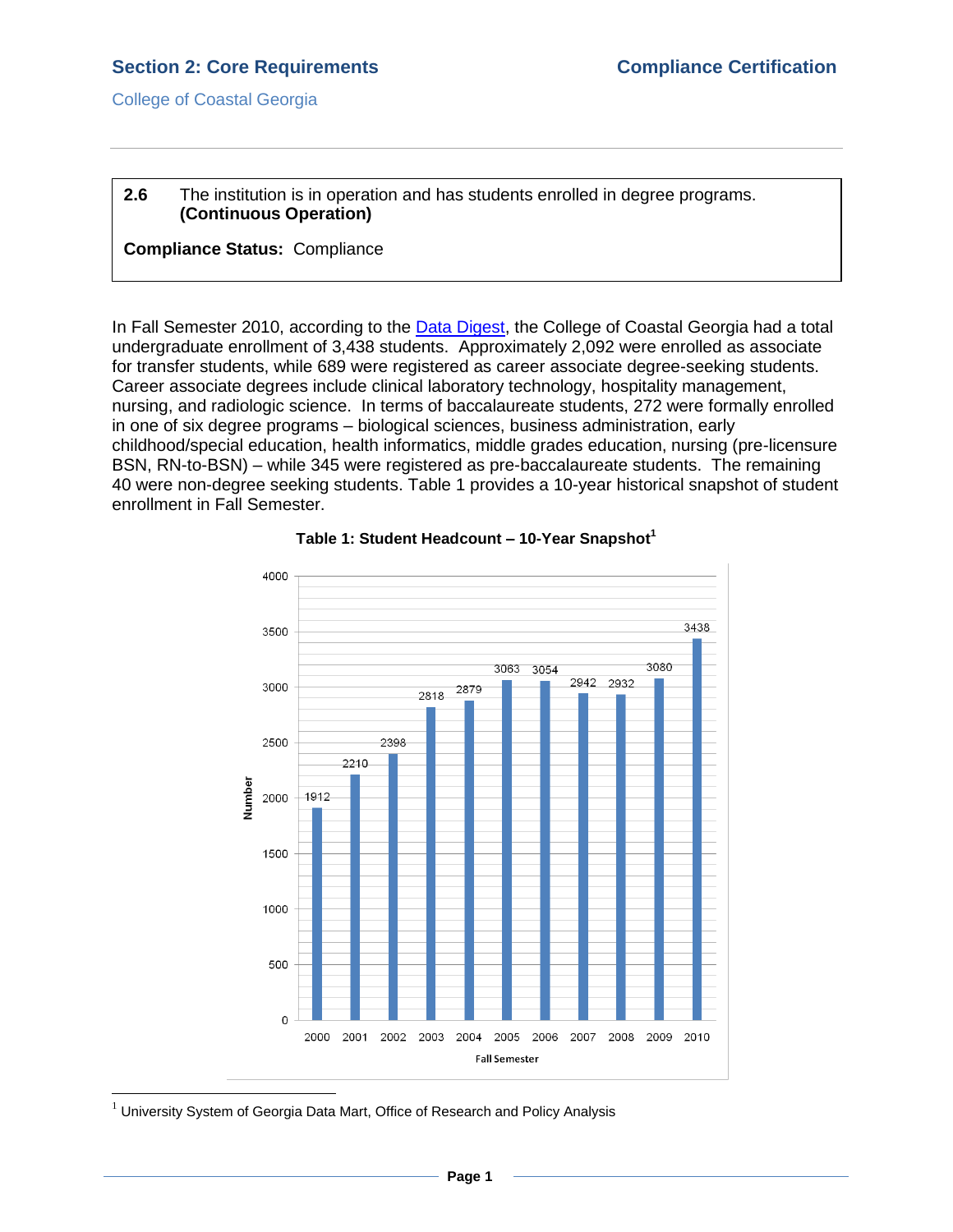### **Section 2: Core Requirements Compliance Certification**

College of Coastal Georgia

Table 2 provides a Full-Time Equivalent (FTE) snapshot of the last ten years (Fall Semester). FTE is the conversion of the number of all students enrolled full-time and part-time into an equivalent number of full-time students. It is calculated by dividing the total credit hours taken by all students during the semester by 15, the load for a full-time student for a semester. FTE is based on semester hours.

Additional data is available in the [2009-2010 College of Coastal Georgia Fact Book](CCGAfactbook.pdf#page=1) which documents ongoing operation of the College.



### **Table 2: Student FTE – 10-Year Snapshot<sup>2</sup>**

 $\overline{a}$ 

 $^2$  University System of Georgia Data Mart, Office of Research and Policy Analysis